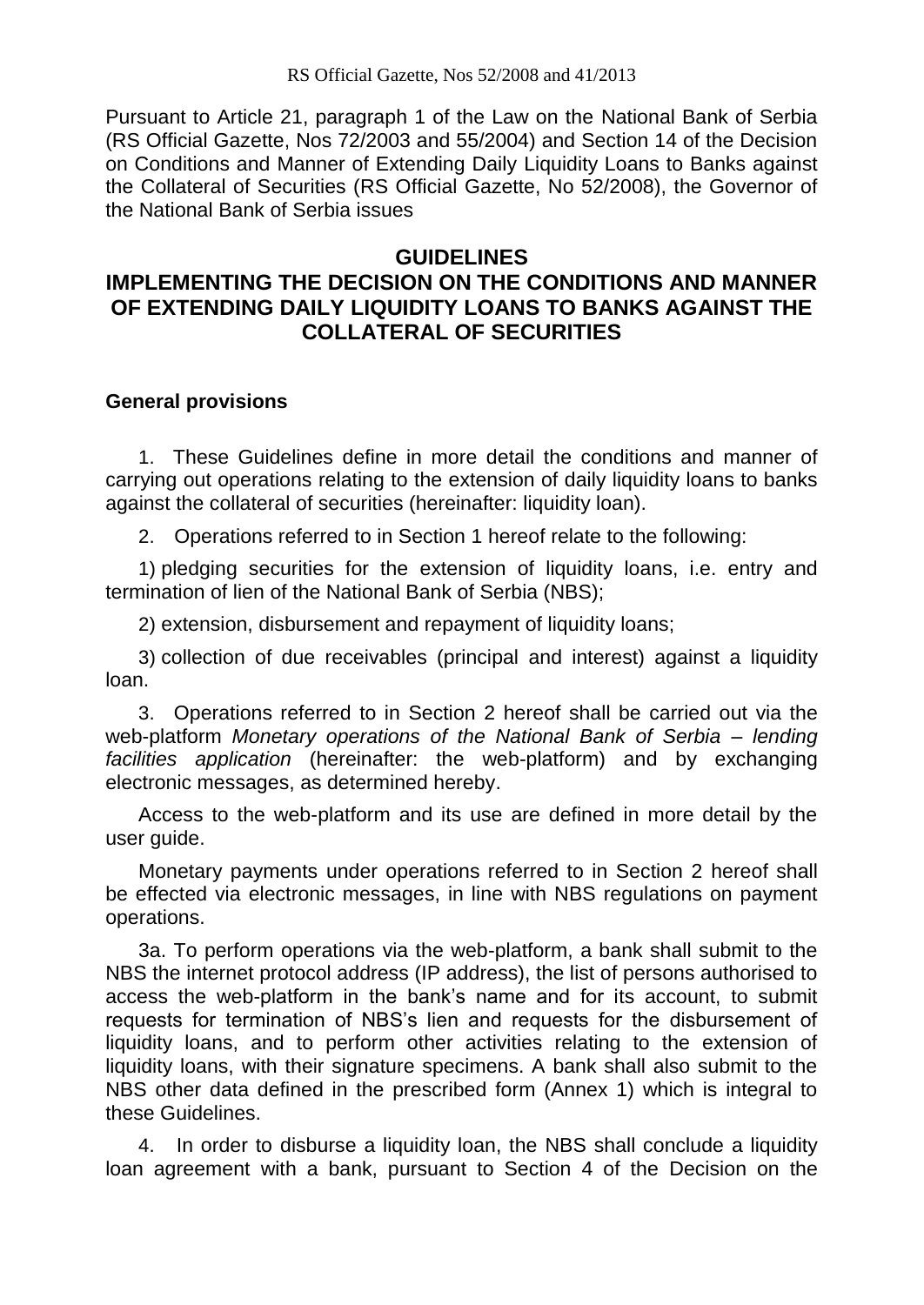Conditions and Manner of Extending Daily Liquidity Loans to Banks against the Collateral of Securities (hereinafter: the Decision).

## **Pledging securities as collateral (entry and termination of NBS's lien)**

5. A bank shall pledge securities by entry of NBS's lien thereon, and such securities shall be held in a special sub-account of the holding securities account of the bank – the account of the securities pledged at the Central Securities Depository and Clearing House (hereinafter: the Central Securities Depository).

The evidence of securities pledged as collateral shall be the certificate by the Central Securities Depository of pledged securities where NBS's lien is entered, this certificate being an integral part of the liquidity loan agreement.

6. A bank shall submit to the NBS via the web-platform the request for termination of NBS's lien (Annex 2), for the purpose of termination of NBS's lien on all or some securities prior to their pledge date.

The lien referred to in paragraph 1 hereof shall terminate on condition a bank has no unsettled obligations towards the NBS in respect of a disbursed liquidity loan. If a bank uses this loan, the remaining pledge of securities shall suffice to ensure the collection of NBS's receivables.

If conditions for termination of the lien referred to in paragraph 2 hereof have been met, the NBS shall send to the Central Securities Depository an electronic message – the notification that conditions have been met for termination of the lien on all or some securities, which shall contain all elements of the order for the transfer of these securities. At the same time, a bank shall via the web-platform have access to the consent for termination of NBS's lien (Annex 3).

Notwithstanding paragraph 1 hereof, if due to technical problems in operation of the web-platform a bank cannot submit the request for termination of NBS's lien in the manner specified in that paragraph, it shall submit the request by email at: [mere.mp@nbs.rs,](mailto:mere.mp@nbs.rs) or by telefax at: +381113338204 (if it is not possible to submit the request by email for technical reasons). The request referred to in this paragraph which is submitted by telefax or email must be signed by the bank's authorised person.

The Annexes referred to in this Section shall be integral to these Guidelines.

7. If, on the expiry of the pledge date, a bank has no outstanding liabilities against a disbursed liquidity credit, the NBS shall send to the Central Securities Depository an electronic message – the notification that the requirements for termination of NBS's lien have been met, containing all elements of the securities transfer order.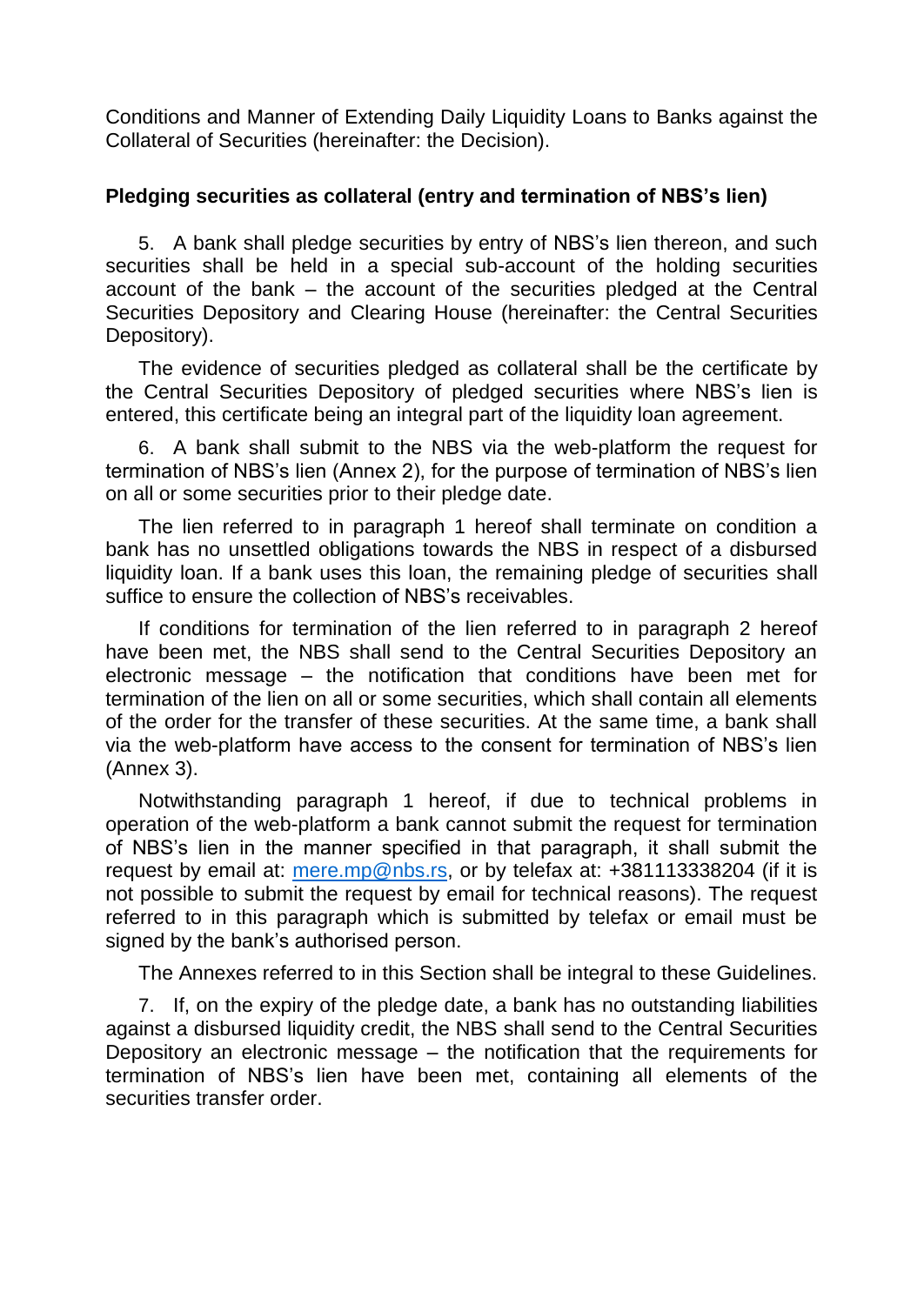### **Disbursement and repayment of liquidity loan**

8. For the purpose of disbursing a liquidity loan, a bank shall submit to the NBS via the web-platform the request for the disbursement of a liquidity loan (Annex 4), which is integral to these Guidelines.

The request referred to in paragraph 1 hereof may be submitted only by persons in a bank, authorised to submit the request in the bank's name and for its account and in regard to whom a bank submitted to the NBS the authorisation in the prescribed form (Annex 1).

Notwithstanding paragraph 1 hereof, if due to technical problems in operation of the web-platform a bank cannot submit the request for the disbursement of a liquidity loan in the manner specified in that paragraph, it shall submit the request by email at: [mere.mp@nbs.rs,](mailto:mere.mp@nbs.rs) or by telefax at: +381113338204 (if it is not possible to submit the request by email for technical reasons). The request referred to in this paragraph which is submitted by telefax or email must be signed by the bank's authorised person.

9. A bank may submit to the NBS the request for the disbursement of a liquidity loan (Annex 4) by no later than ten minutes before the expiry of the time envisaged for the exchange of payment messages, in line with operating rules which govern real time settlement under gross principle (hereinafter: operating rules).

Within one business day and within the available amount for the disbursement of a liquidity loan and prescribed timeframe, a bank may submit to the NBS several requests referred to in paragraph 1 hereof.

10. If a bank meets the requirements set forth by the Decision, the NBS, based on the submitted request referred to in Section 9 hereof, shall disburse the liquidity loan, as follows:

1) as a daylight liquidity loan – *intraday loan* (hereinafter: intraday loan), or

2) as an overnight liquidity loan – *overnight credit* (hereinafter: overnight credit).

The NBS shall disburse the liquidity loan (intraday/overnight) by debiting the account of the NBS – liquidity loan account No. 908-88106-82, and crediting the gyro account of the bank.

11. A bank shall repay the intraday loan to the NBS on the same business day, no later than the deadline set forth for exchanging payment messages, in line with operating rules.

If a bank fails to repay the intraday loan pursuant to paragraph 1 hereof, the NBS shall extend automatically to such bank an overnight credit, in the amount of the unrepaid intraday loan.

A bank shall repay the overnight credit, including the appertaining interest, to the NBS on the following business day from the day that such credit was disbursed and by 11.00 a.m. at the latest.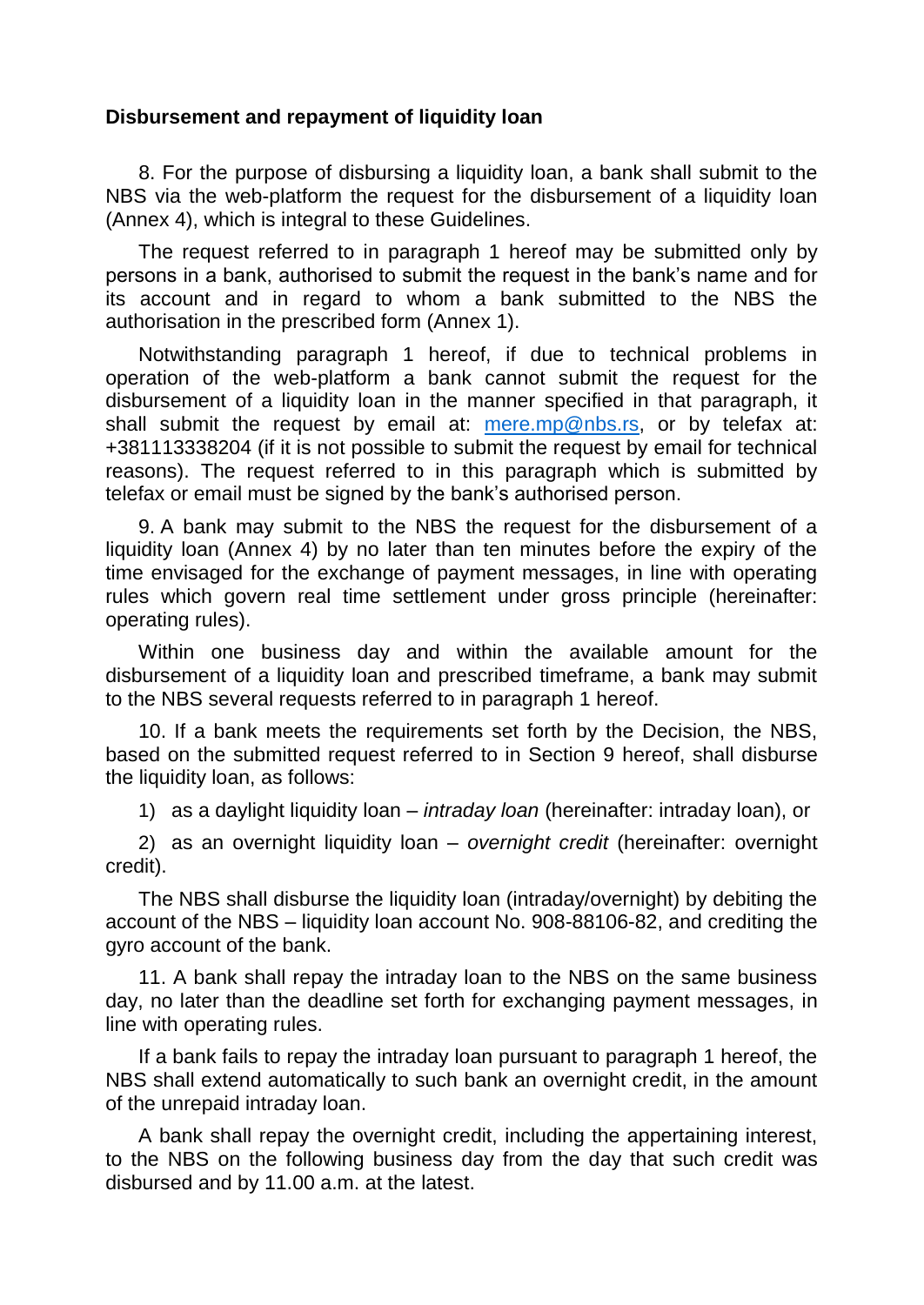12. A bank shall repay a liquidity loan (intraday/overnight) to the credit of the account of the NBS – liquidity loan account No 908-88106-82, with the credit reference number 6-157000-xxxxxxxxx (identification xxxxxxxxx designating the bank code from the Code Book which banks use when filling out pay orders and which is published on the NBS website) (hereinafter: the Code Book).

If a bank makes payment exceeding the amount of the liquidity loan which the bank is using at the time of such payment, the NBS shall refund the bank for the difference between the amount paid in by the bank and the amount of the liquidity loan being used by the bank by paying such difference to the gyroaccount of the bank.

13. The NBS shall calculate and charge regular interest on the amount of the used overnight credit every business day, for each business day and nonbusiness day, pursuant to Section 8 of the Decision, and default interest pursuant to Section 10 of that Decision.

A bank shall pay the amount of regular interest referred to in paragraph 1 hereof, in line with the calculation received from the NBS, to the account of the NBS – revenue/expenditure of the NBS No 980-16-85, with the credit reference number 6-020000-xxxxxxxxx (identification xxxxxxxxx designating the bank code from Code Book).

### **Collection of receivables under liquidity loans**

14. If a bank fails to settle liabilities under overnight credits within the prescribed time period, the NBS shall neither extend further overnight credit to such bank, nor an intraday loan – until the final settlement of all liabilities of the bank under an overnight credit.

If a bank fails to repay the amount of the disbursed overnight credit within the time period referred to in Section 11, paragraph 3 hereof, the NBS shall send to the bank on the same business day a written notice that the bank's liabilities under overnight credit have become due, and that the bank must settle due debts under such credit (principal and interest) on that day, by 4 p.m. at the latest. The NBS shall send a copy of this notice to the Central Securities Depository.

If a bank fails to settle liabilities within the time period referred to in paragraph 2 hereof, the NBS shall collect its receivables on the following business day (principal and default interest) by selling the securities pledged as collateral, and as regards the collection of its receivables under regular interest it shall use the promissory notes referred to in Section 19 hereof.

In the case referred to in paragraph 3 of this Section, the NBS shall order the bank to sell the securities pledged as collateral in its name and for the account of the NBS. The order for such sale shall comprise in particular the data on NBS receivables – the amount of principal, the amount of the calculated default interest, and data on securities held in the account of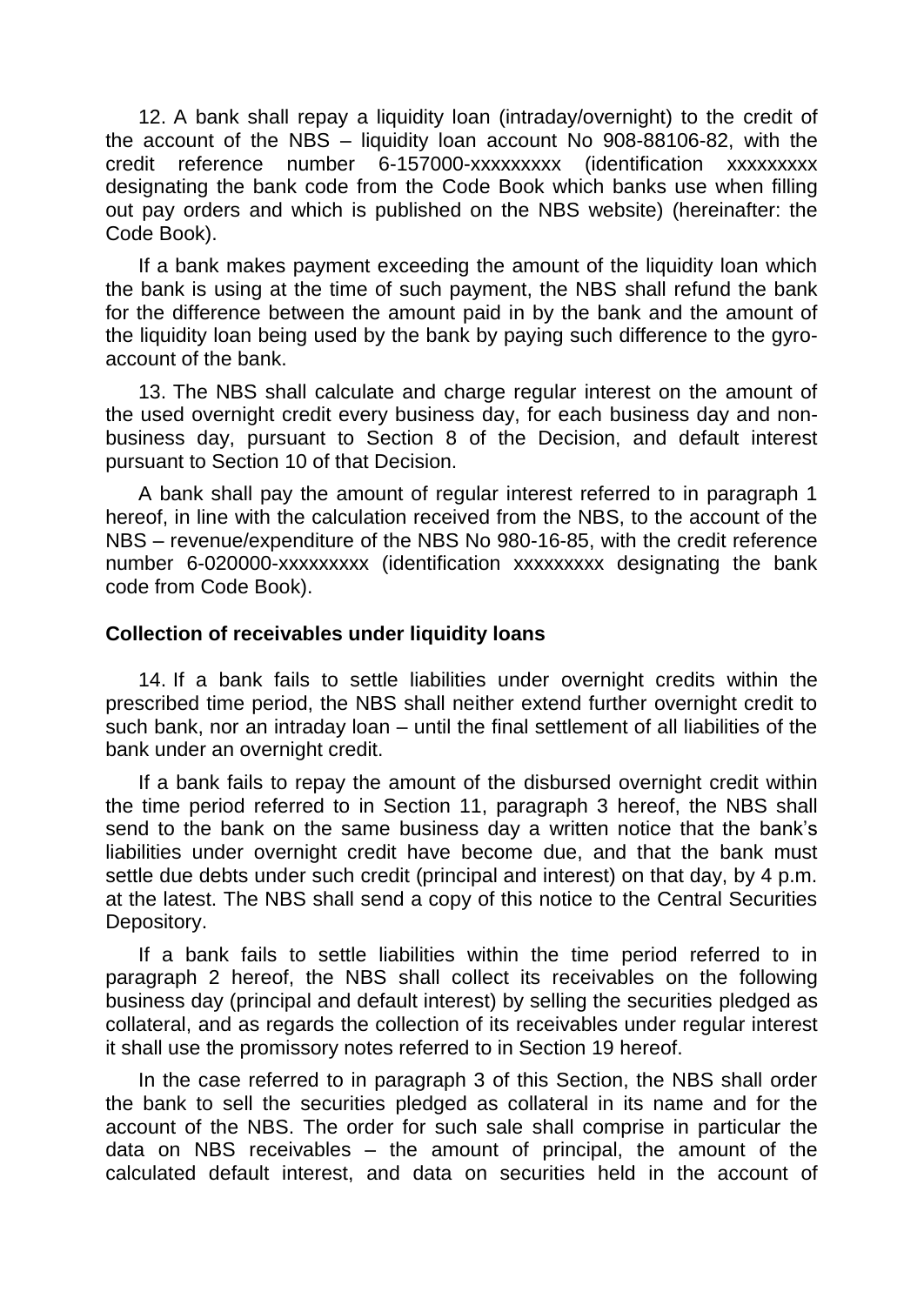securities pledged as collateral of the bank (ISIN, quantity, nominal value).

15. A bank shall, immediately upon receiving the order referred to in Section 14, paragraph 4 hereof, act fully in accordance with the order.

A bank shall act with due care of a good businessman when selling the securities and shall sell such securities at the most favourable price.

A bank shall obtain, prior to selling securities pledged as collateral, a written consent of the NBS regarding the selling price of these securities, or the consent regarding the lowest selling price for which the bank may sell securities pledged as collateral.

16. For the purpose of clearing and settlement of securities and money funds in respect of the sale of securities pledged as collateral, the NBS shall send to the Central Securities Depository the notification that the requirements to activate the lien have been met.

The notification referred to in paragraph 1 hereof, shall contain in particular the data regarding the value (price) of the securities pledged as collateral for which the consent was given, or the data on the lowest selling price (per unit) for securities pledged as collateral.

17. The NBS may, pursuant to Section 10 of the Decision, collect the amount of receivables from outstanding regular interest from the amount of the sold securities pledged as collateral – if it is not possible to collect such interest via promissory notes referred to in Section 19 hereof.

18. The funds earned from the sale of securities pledged as collateral shall be directed by the Central Securities Depository to the money account of the creditor – the NBS, with a simultaneous transfer of the securities pledged as collateral from the account of the securities pledged as collateral of the debtor bank to the owner account of the buyer of such securities.

The amounts that the issuer of pledged securities pays out based on such securities before their sale is effected for the purpose of collecting the NBS's receivables (payment within the due date, payment of part of nominal value, early repurchase, interest payment etc) shall belong to the NBS and shall be transferred to the NBS's money account in line with the agreement referred to in Section 4 of the Decision.

If the amount obtained by selling securities pledged as collateral, or the amount referred to in paragraph 2 of this Section, is larger than the amount of NBS receivables, the NBS shall transfer such surplus immediately to the gyro account of the bank.

19. The NBS shall collect receivables under outstanding regular interest by way of promissory notes, deposited by the bank upon concluding the liquidity loan agreement.

Exceptionally, the NBS may use the promissory notes to collect due receivables (principal and default interest) when it determines that the collection of such receivables may not be effected from selling the securities pledged as